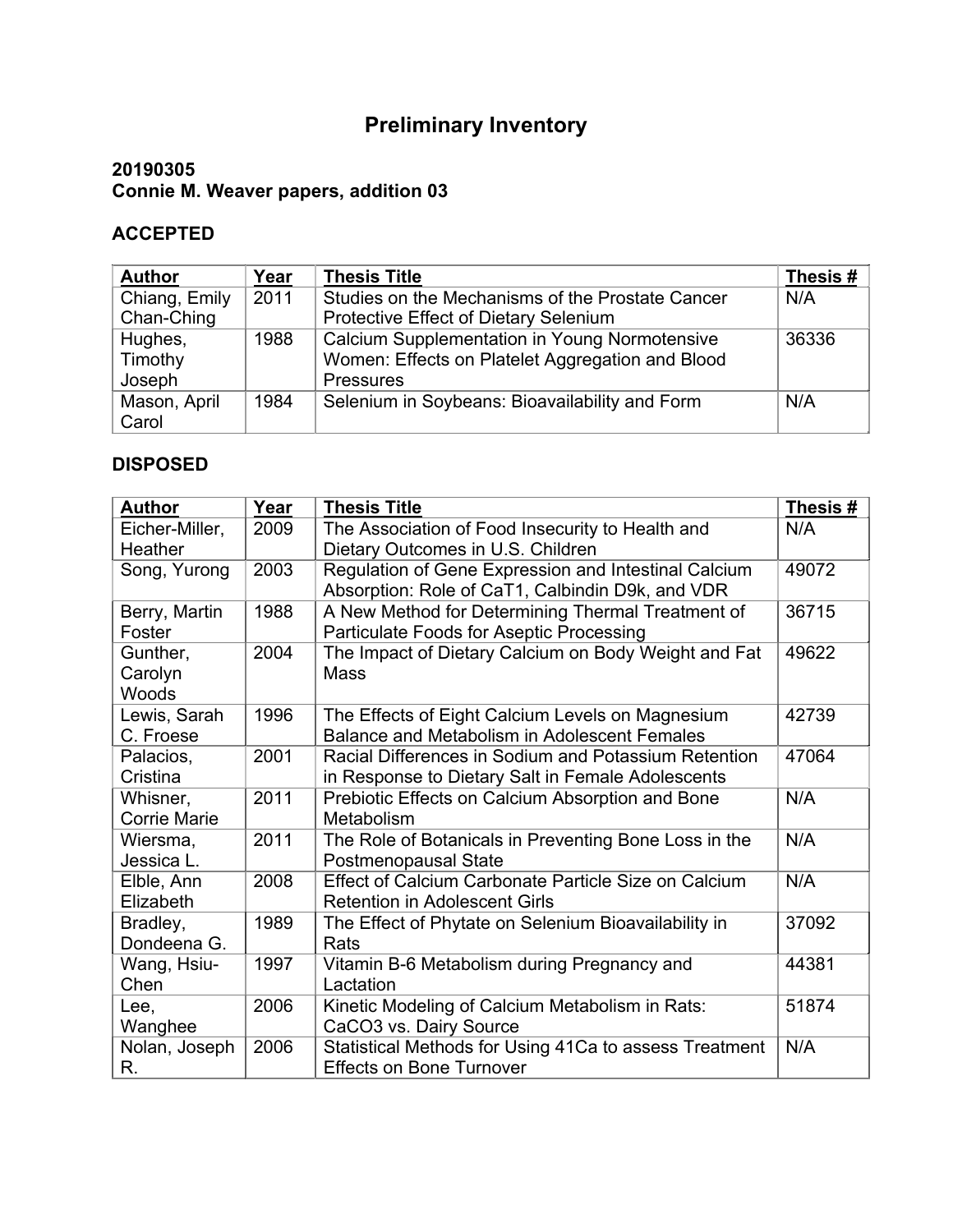| Fernandez,           | 2015 | Gene-By-Diet Interactions affecting Attainment of Peak                             | N/A   |
|----------------------|------|------------------------------------------------------------------------------------|-------|
| Perla C.             |      | Bone Mass and Calcium Metabolism in Mice                                           |       |
| Reyes                |      |                                                                                    |       |
| Laughner,            | 1983 | Absorption of Selenium by Rats from Intrinsically                                  | 33086 |
| Paula Jean           |      | Labeled Lowfat Soy Flour and/or Freeze-Dried Whole                                 |       |
|                      |      | Egg                                                                                |       |
| Braun,               | 2003 | Relationship of Calcium Intake and Calcium Retention                               | 49127 |
| Michelle             |      | in Adolescent Boys                                                                 |       |
| Schmitt, Heidi       | 1983 | Use of Radiolabeled Tracers in Hydroponically Grown                                | 32807 |
| Ann                  |      | <b>Plant Foods to Study Mineral Nutrition</b>                                      | 32816 |
| Stuart, Mary<br>Alan | 1983 | Bioavailability of Zinc to Rats from Soy Flour and<br><b>Chicken Based Diets</b>   |       |
| Thomas,              | 1987 | The Effects of Rat Strain and Dietary Calcium on Blood                             | 35890 |
| Michele R.           |      | Pressure and Platelet Aggregation                                                  |       |
| Offerle, Susan       | 1993 | A Comparison of Five Methods Utilized to Determine                                 | 40657 |
| Michelle             |      | the Body Composition of Adolescent Females                                         |       |
| Kimmel,              | 1992 | The Effect of Soybean Phytate Content on Selenium                                  | 39795 |
| Susan E.             |      | and Calcium Bioavailability to Mature and Immature                                 |       |
|                      |      | Rats                                                                               |       |
| Ariefdjohan,         | 2008 | Evaluating the Influence of Diet on Human Intestinal                               | N/A   |
| Merlin               |      | Microflora using Molecular Techniques                                              |       |
| Wahyuni              |      |                                                                                    |       |
| Lee, Wang            | 2011 | Analysis of Calcium Metabolism in Biological Systems                               | N/A   |
| Hee                  |      | using Different Model-Based Approaches                                             |       |
| Palacios,            | 1998 | Sodium and Potassium Retention in White and Black                                  | 44468 |
| Cristina             |      | <b>Female Adolescents</b>                                                          |       |
| Chen, Pu-Hua         | 1980 | Effect of Milling on Trace Element and Protein Content                             | 30728 |
|                      |      | of Barley                                                                          |       |
| Rynearson,           | 1981 | Oats: Selected Elements in Milled Fractions and                                    | 31487 |
| <b>Susan Louise</b>  |      | Distribution and Form of Chromium, Iron, and Zinc in                               |       |
|                      |      | <b>Intrinsically Labeled Grains</b>                                                |       |
| Millane,             | 1996 | The Effects of Calcium Intake and Age on Calcium<br>Metabolism in Adolescent Girls | 42758 |
| Stephanie<br>Proulx, | 1992 | Calcium Bioavailability of Three Commonly Consumed                                 | 39807 |
| William              |      | Legumes by Rats                                                                    |       |
| Richard              |      |                                                                                    |       |
| Evans, Gene          | 1986 | Dietary Calcium and Magnesium in the Development                                   | N/A   |
| Η.                   |      | and Treatment of Hypertension in the Spontaneously                                 |       |
|                      |      | <b>Hypertensive Rate</b>                                                           |       |
| Jackman, Lisa        | 1995 | The Effects of Two Dietary Calcium Levels on Calcium                               | 41881 |
| Anne                 |      | Balance and Calcium Metabolism in Adolescent                                       |       |
|                      |      | Females                                                                            |       |
| Levine,              | 1981 | Distribution, Partial Characterization and the Effect of                           | 31679 |
| <b>Sharon Ellen</b>  |      | Processing on Trace Elements in Hydroponically Grown                               |       |
|                      |      | Soybeans                                                                           |       |
| Anderson,            | 1992 | Mechanical Loading in the Femoral Neck due to an                                   | 39775 |
| David D.             |      | <b>Exercise Intervention Program</b>                                               |       |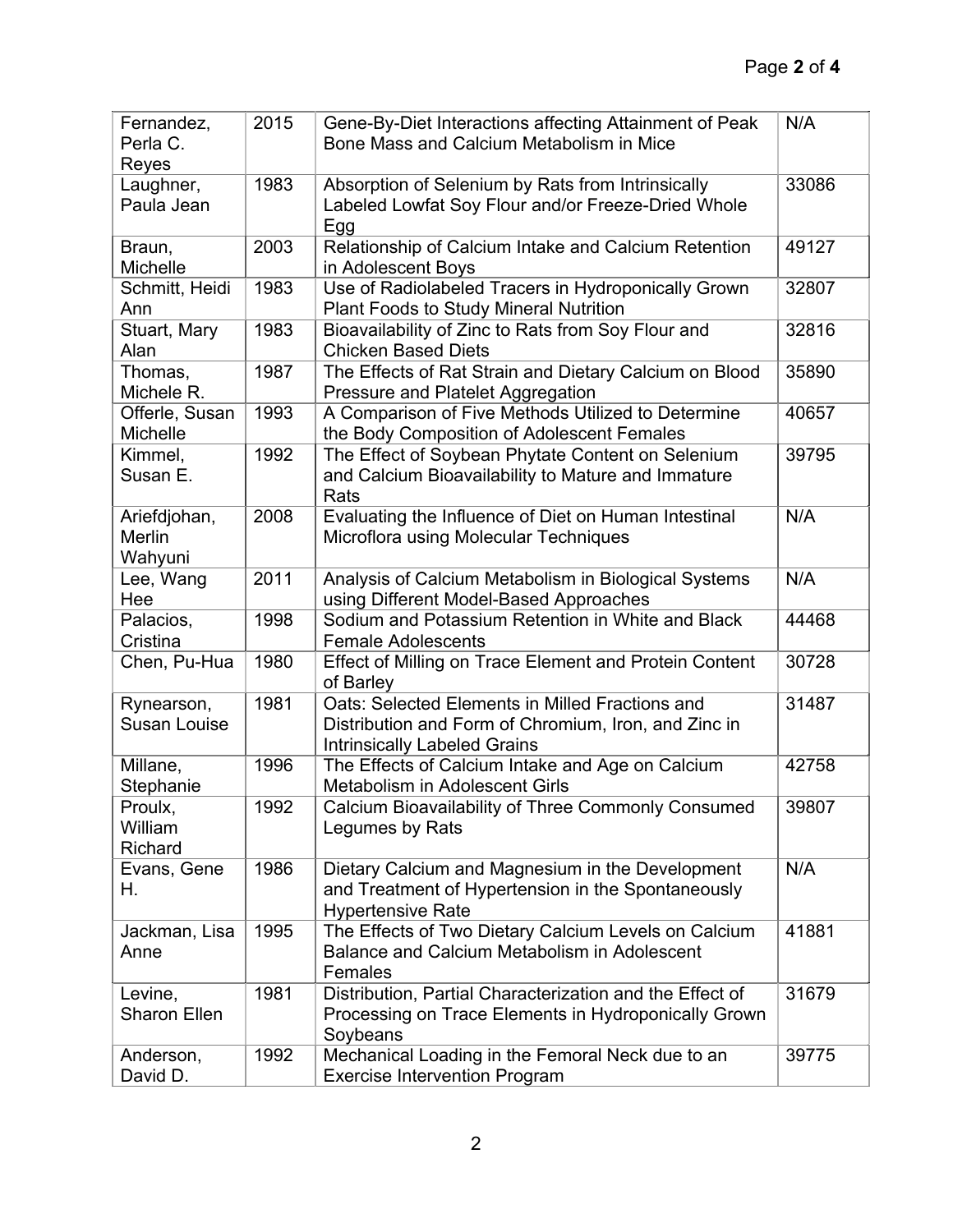| Jensen,         | 1988 | Iron Supplementation and Iron Status in Exercising             | 36609 |
|-----------------|------|----------------------------------------------------------------|-------|
| Christine A.    |      | Women                                                          |       |
| Cheong,         | 2005 | Effects of Phytochemicals on Bone Turnover and                 | 50922 |
| Jennifer Mei    |      | Validation of a Novel Method to assess Bone Turnover           |       |
| Kuin            |      |                                                                |       |
| Johnson,        | 1985 | Iron Bioavailability Studies as assessed by Intrinsic and      | 34364 |
| Catherine       |      | <b>Extrinsic Labeling Technique</b>                            |       |
| <b>Dubinin</b>  |      |                                                                |       |
| Bryant,         | 2000 | Calcium Metabolism in African American Adolescent              | 46829 |
| Rebecca Jane    |      | Females                                                        |       |
| Kern, Mark      | 1995 | Effects of Exercise on Serum Lipids, Lipoproteins,             | 42273 |
| Joseph          |      | Apolipoprotein A-I, and Lecithin: Cholesterol                  |       |
|                 |      | Acyltransferase Activity in Young Women                        |       |
| Hill, Kathleen  | 2010 | <b>Predictors of Skeletal Calcium Accretion in Adolescents</b> | N/A   |
| Margaret        |      | from Pooled Metabolic Balance Studies                          |       |
| Meyer, Nancy    | 1982 | Bioavailability of Zinc from Defatted Soy Flour and Eggs       | 32369 |
| Reiter          |      | as determined by Intrinsic and Extrinsic Labeling              |       |
|                 |      | <b>Techniques</b>                                              |       |
| David,          | 1983 | A Study of Selenium Losses and its Major Forms in              | 32840 |
| Jonathan        |      | Soybean Processed Fractions                                    |       |
| Hentges,        | 1988 | Development of the Hard-to-Cook Defect in Dried                | 36764 |
| Dawn            |      | Beans (Phaseolus vulgaris) and Cowpeas (Vigna                  |       |
| Lynnette        |      | unguiculata)                                                   |       |
| Connor,         | 1996 | Bioavailability of Calcium from Tofu as compared to Milk       | 43112 |
| Lynne Bleiler   |      | in Premenopausal Women                                         |       |
| Hanes,          | 1995 | Chemical Form of Calcium in Wheat, Spinach and Kale            | 41998 |
| Denise Anne     |      | and Absorption Pathway of Calcium Oxalate                      |       |
| Lipkie, Tristan | 2014 | Bioaccessibility and Tissue Distribution of Carotenoids        | N/A   |
| Edward          |      | and Vitamin D from Fortified Foods                             |       |
| Khan, Alam      | 1987 | Zinc in Soybeans: Chemical Nature and Bioavailability          | 36015 |
| Park, Clara     | 2011 | The Effect of Calcium Intake and Vitamin D Status on           | N/A   |
| Yongjoo         |      | Calcium and Bone Metabolism in Females during                  |       |
|                 |      | Growth and Estrogen Deficiency                                 |       |
| Reinwald,       | 2006 | A Longitudinal Study of the Effect of Genistein on Bone        | 52418 |
| Susan           |      | Mass and Bone Architecture in an Innovative                    |       |
|                 |      | Perimenopausal Mouse Model                                     |       |
| Singh, Rajni    | 2008 | Energy Underreporting Bias in Obese Adolescents                | 53615 |
| Wu, Lu          | 2008 | Calcium Metabolism of Asian Adolescents                        | N/A   |
| Zhao,           | 2005 | Calcium Bioavailability of Functional Foods and                | 51433 |
| Yongdong        |      | Discovery of Bone Biomarkers using Serum Proteomic             |       |
|                 |      | Approach                                                       |       |
| Proulx,         | 1996 | The Effects of Strength Training and High Impact               | 43482 |
| William R.      |      | Exercise on the Iron Status of Young Women                     |       |
| Reinwald,       | 2006 | A Longitudinal Study of the Effect of Genistein on Bone        | 52418 |
| Susan           |      | Mass and Bone Architecture in an Innovative                    |       |
|                 |      | Perimenopausal Mouse Model Volume II                           |       |
| Zafar,          | 1997 | Aluminum-26 Metabolism in Rats and Effect of                   | 43817 |
| Tasleem Ara     |      | Aluminum on Calcium Absorption and Bone Strength               |       |